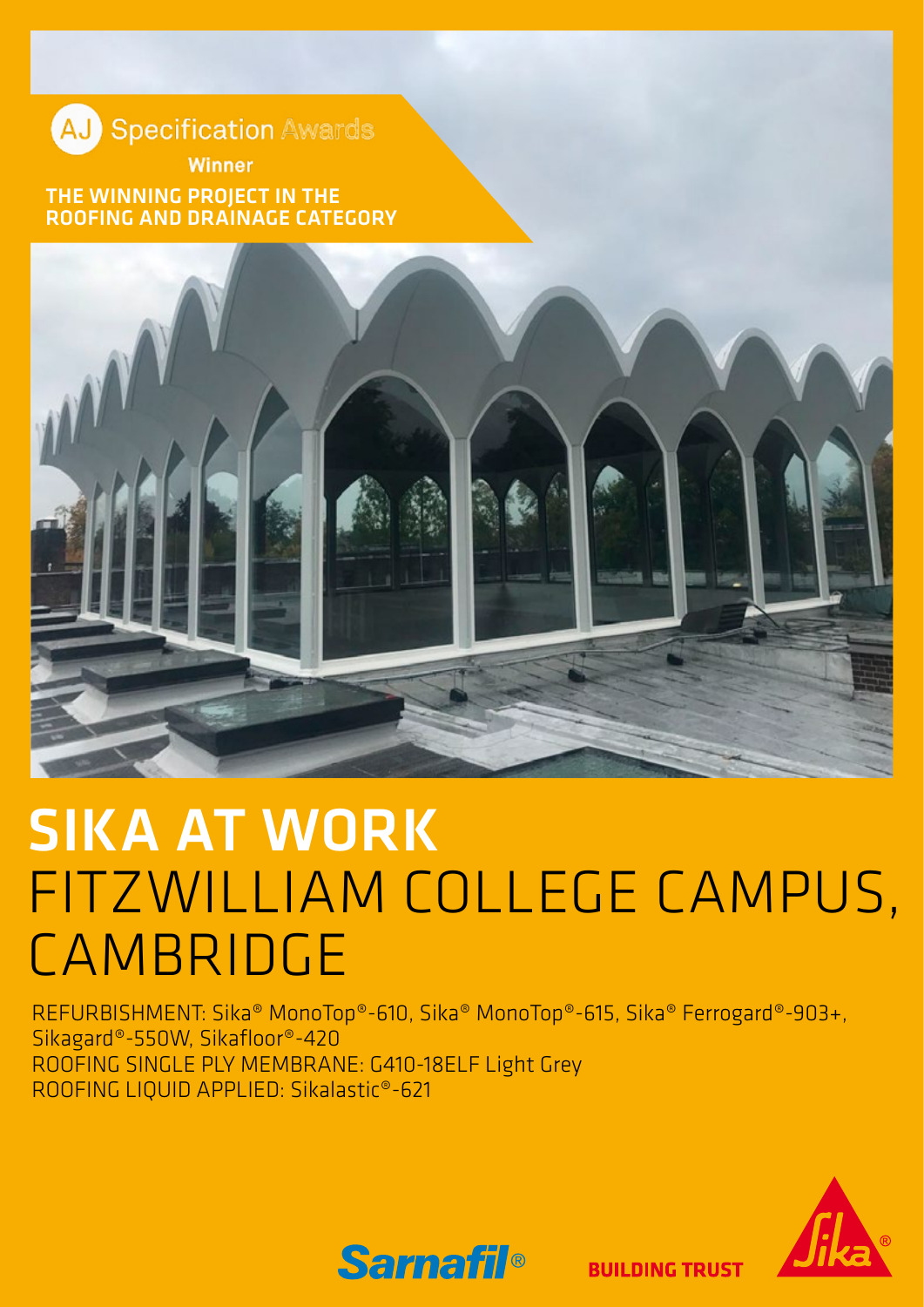### SIKA PUTS WATERPROOF SEAL ON CHALLENGING **UNIVERSITY REVAMP.** Sika supplied the liquid-applied seal to

## FITZWILLIAM COLLEGE CAMPUS CAMBRIDGE



help preserve the roofing detail at one of the UK's hallowed



university sites.

The roof refurbishment at Central Building - part of Cambridge University's Fitzwilliam College campus - was one of the first projects to apply a pioneering approach. It included combining Sikalastic®-621; a highly-durable and elastic liquid polyurethane system, designed for areas with complex detailing, with Sika Sarnafil's single-ply waterproof membrane.

Working closely with architect Cullinan Studio, contractors Gunite (Eastern) and Roofing Contractors Cambridge (RCC), and the college, Sika's challenge was to create an appropriate waterproofing solution for the roof's intricate design